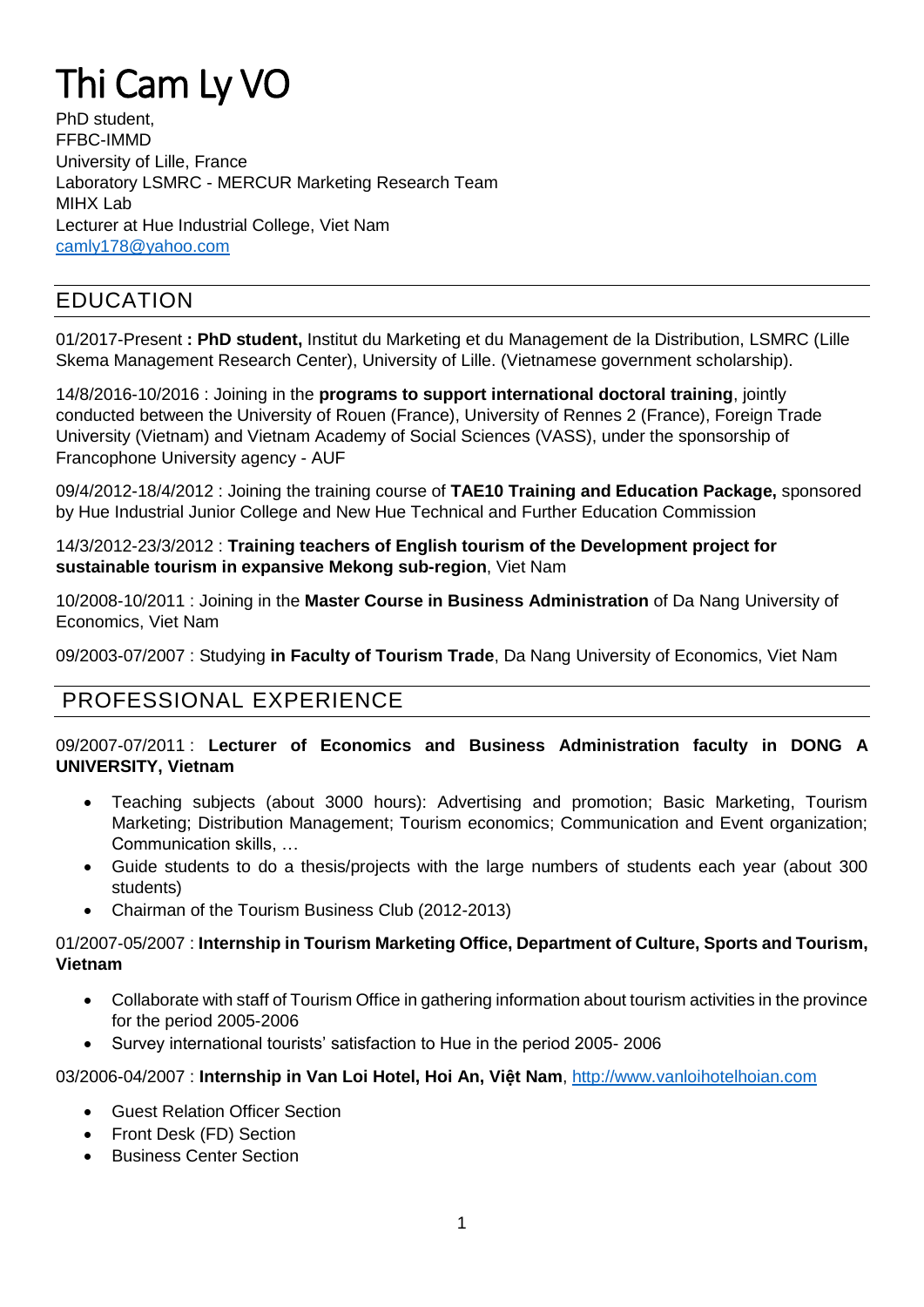# SKILLS

#### **Languages**

Vietnammese : Native Language

English : IELTS B2

French : DELF A2

#### **Communication skills**

Having good communication skills, speaking skills in public, presentations to persuade others.

#### **Organisational / managerial skills**

There are many qualities to become a leader in the group under 30 people, working independently, assertive, high-pressure job as an advantage to become leaders in the future.

#### **Computer skills**

Fluently applying word, excel, slide design for teaching

#### **Other skills**

Listening skills

Understanding,

Problem-solving skills in emergency situations

# INTELLECTUAL CONTRIBUTIONS

#### **Publications**

LE Thi Thanh Xuan, VO Thi Cam Ly. "Applying Holsat model for the evaluating domestic tourist's satisfaction about the destination Hue", Da Nang Socio- *economic Development Magazine*, Da Nang, 2015.1

#### **Presentations**

**9 secrets motivate students to come to class**, the first week the Dong A University of Dong A, Danang, 2009.

**How to best students of professional career-application model 5S**, the first week the University of Dong, A Danang, 2010.

**Current Situation of Linking Business sector to "Tour Guide" training program, scientific research workshop, Faculty of Foreign Language** – Business Administration – Tourism Faculty, Hue Industrial College, 2016.

**Communication skills for graduation student, scientific research workshop,** Faculty of Chemistry-Environment, Hue Industrial College, 2016.

#### **Projects**

Guiding students to scientific research of academic year 2015-2016 with the topic: "**Building and explaining tourism** »: studying at Hue Industrial College, Vietnam; finished (Rating: excellent)

Head of research project "**Research and development of sustainable community tourism and ecotourism: A case study of ethnic minority communites** » in A Luoi, Hue, Vietnam, 2016; finished (Rating: excellent).